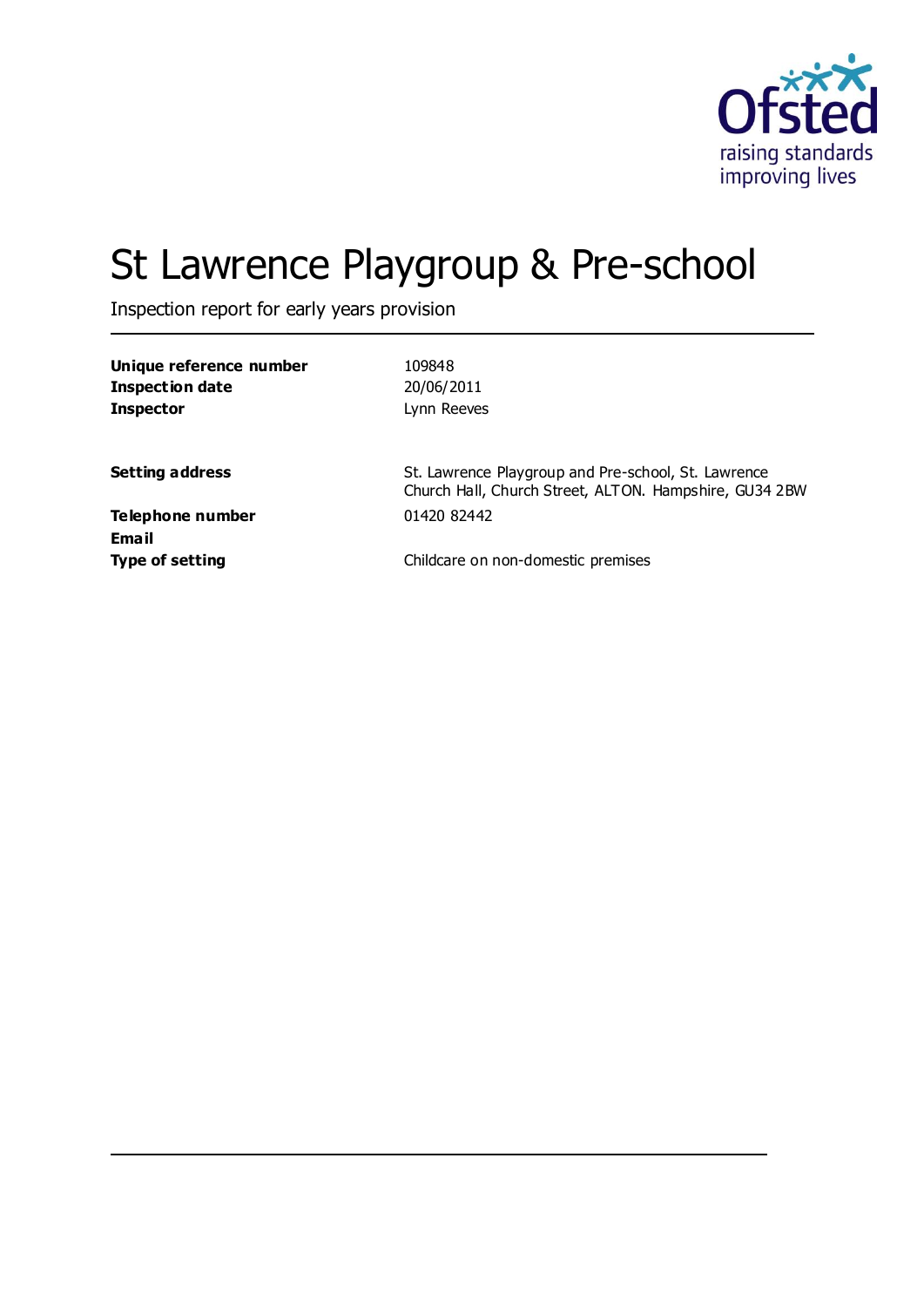The Office for Standards in Education, Children's Services and Skills (Ofsted) regulates and inspects to achieve excellence in the care of children and young people, and in education and skills for learners of all ages. It regulates and inspects childcare and children's social care, and inspects the Children and Family Court Advisory Support Service (Cafcass), schools, colleges, initial teacher training, work-based learning and skills training, adult and community learning, and education and training in prisons and other secure establishments. It assesses council children's services, and inspects services for looked after children, safeguarding and child protection.

If you would like a copy of this document in a different format, such as large print or Braille, please telephone 0300 123 1231, or email enquiries@ofsted.gov.uk.

You may copy all or parts of this document for non-commercial educational purposes, as long as you give details of the source and date of publication and do not alter the information in any way.

T: 0300 123 1231 Textphone: 0161 618 8524 E: enquiries@ofsted.gov.uk W: [www.ofsted.gov.uk](http://www.ofsted.gov.uk/)

© Crown copyright 2011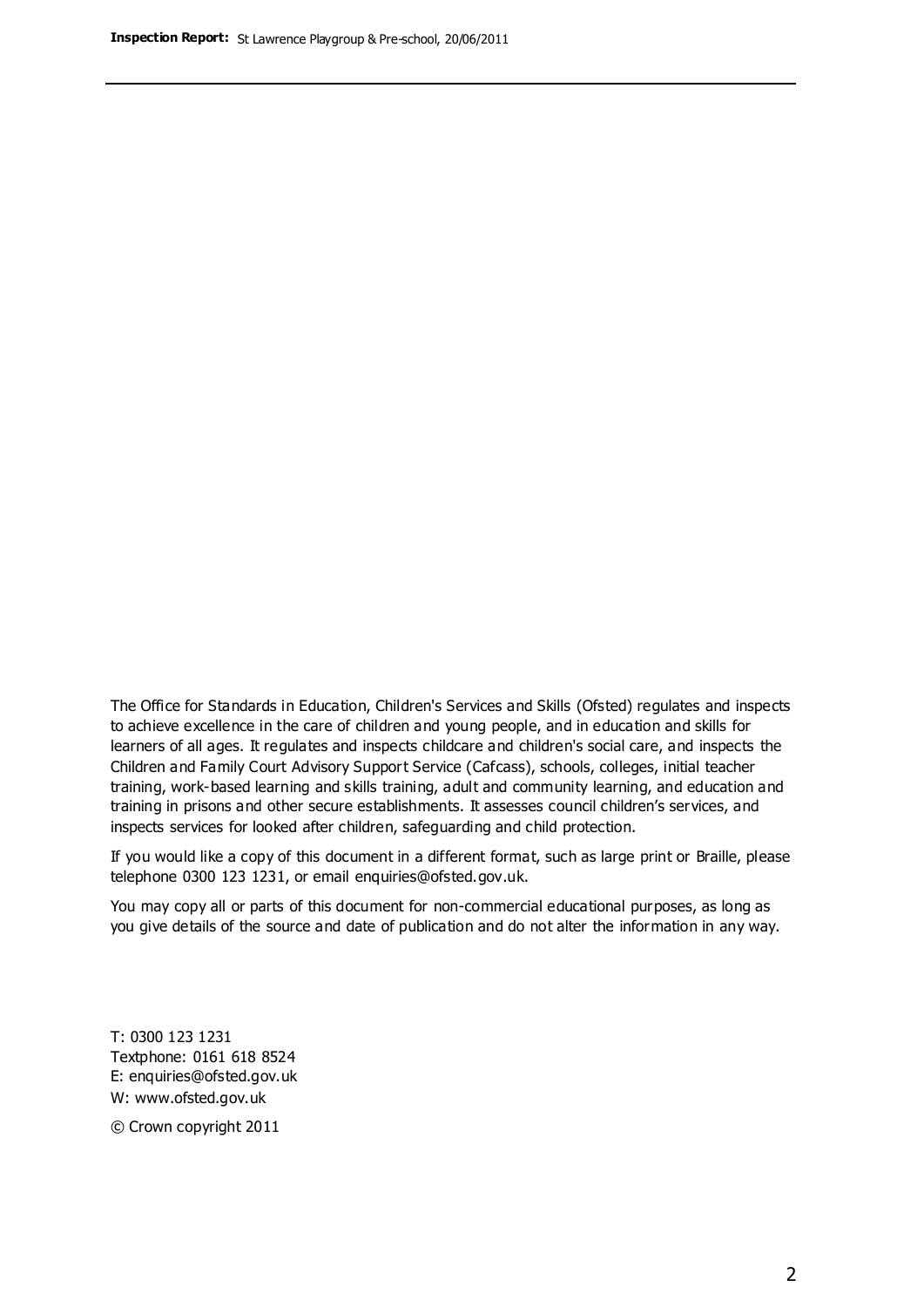### **Introduction**

This inspection was carried out by Ofsted under Sections 49 and 50 of the Childcare Act 2006 on the quality and standards of the registered early years provision. 'Early years provision' refers to provision regulated by Ofsted for children from birth to 31 August following their fifth birthday (the early years age group). The registered person must ensure that this provision complies with the statutory framework for children's learning, development and welfare, known as the *Early* Years Foundation Stage.

The provider must provide a copy of this report to all parents with children at the setting where reasonably practicable. The provider must provide a copy of the report to any other person who asks for one, but may charge a fee for this service (The Childcare (Inspection) Regulations 2008 regulations 9 and 10).

The setting also makes provision for children older than the early years age group which is registered on the voluntary and/or compulsory part(s) of the Childcare Register. This report does not include an evaluation of that provision, but a comment about compliance with the requirements of the Childcare Register is included in Annex B.

Please see our website for more information about each childcare provider. We publish inspection reports, conditions of registration and details of complaints we receive where we or the provider take action to meet the requirements of registration.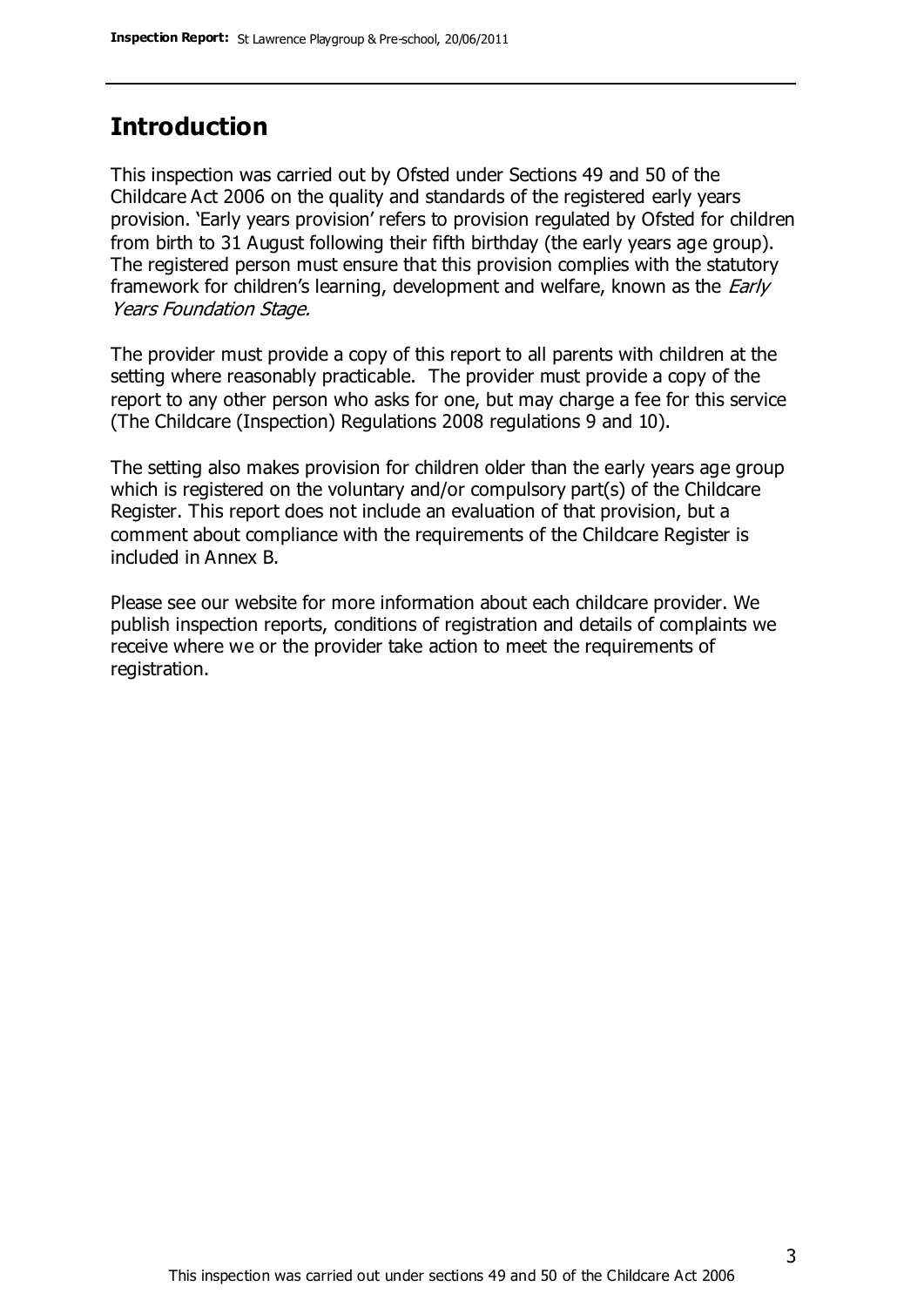### **Description of the setting**

been registered since 1974. The pre-school is registered on the Early Years Register and both the compulsory and voluntary parts of the Childcare Register. A total of 26 children aged two to five years may attend at any one time. Currently there are 33 children on roll, of these 22 are in receipt of free nursery education funding. The pre-school opens Monday to Friday during school term time from 9am to 12 noon. The group provides support for children with special educational needs and/or disabilities and those who learn English as an additional language. The preschool operates from a church hall and have access to the main hall, kitchen and toilets. For outdoor play there is a small area with temporary fencing and the church grounds are used for group activities. The pre-school employs four staff, all of whom hold Early Years qualifications. The setting liaises and receives teacher support from local schools. Support and advice is also received from the Early Education and Childcare Unit.

### **The overall effectiveness of the early years provision**

Overall the quality of the provision is satisfactory.

Children are settled and happy and make sound progress in their learning, although there is less focus on information and communication technology. The pre-school has good partnerships with parents ensuring that staff are able to identify children's individual needs. However, observations and assessment do not include children's next steps in order to inform planning. Adequate policies and procedures are implemented to support health and safety, but fire drills, handhygiene and some minor hazards are not sufficiently addressed. Management have implemented most recommendations set at the last inspection ensuring some improvement, but systems for continued progress are not fully in place.

### **What steps need to be taken to improve provision further?**

To further improve the early years provision the registered person should:

- improve opportunities for children to find out about and identify the uses of everyday technology and use information and communication technology and programmable toys to support their learning
- improve observation system in place to clearly identify the next steps in children's learning and development, to better inform planning
- improve staff's implementation of the health and safety policy with particular regard to spillages, hand-washing procedures and fire drills
- develop systems of self evaluation to identify the setting's strengths and priorities for development that will improve the quality of provision for all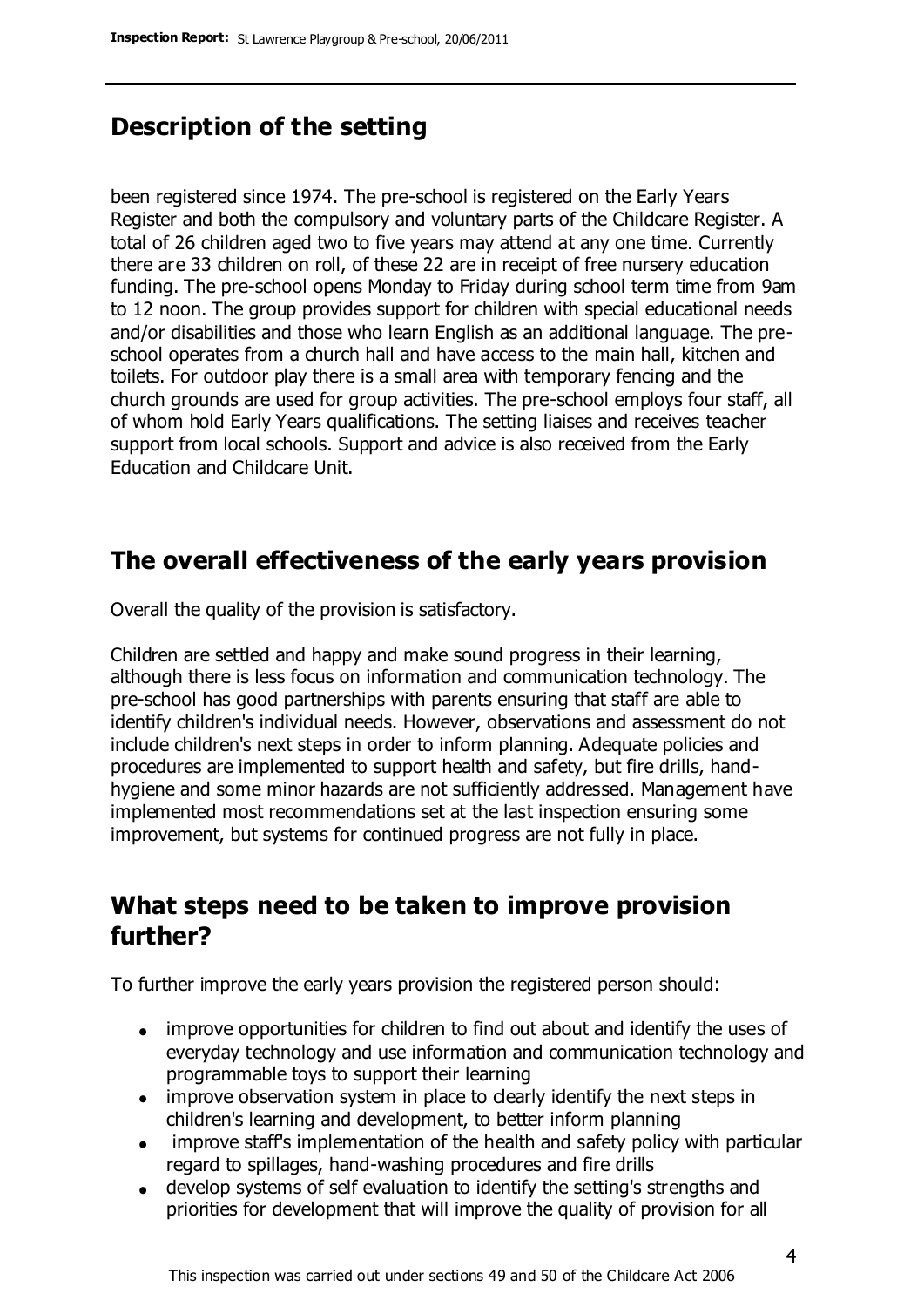children.

### **The effectiveness of leadership and management of the early years provision**

Staff have a sound knowledge of how to safeguard children and of their local safeguarding children procedures. Management and committee ensure that staff are appropriately vetted and that induction procedures are in place so that all adults working with children are suitable to do so. A sound range of policies, procedures and documentation are in place. All staff are encouraged to attend suitable training and many are trained in first aid and child protection. Written risk assessments are in place for the building, outdoors and for outings. However, during the play session the children spill sand on the floor and walk in and out from the garden area with wet muddy feet, leaving slip hazards which are not cleaned up immediately. This impacts on children's overall safety.

Staff organise the learning environment reasonably well ensuring the children can move freely from the indoor to the outdoor environment to access a range of interesting resources and activities. However, everyday technology or programmable toys are limited to help support children's learning. Staff provide children with an inclusive environment where they see a range of posters, celebrate festivals and play with multicultural resources, such as dressing up costumes and books, helping them learn about valuing difference. Staff are aware of some areas for development, however, have not implemented a formal procedure of self-evaluation to show clear priorities for improvement to raise the quality of provision for all children.

Parents are kept well informed about their children's routines and the Early Years Foundation Stage framework through information displayed on notice boards. There are also regular newsletters and opportunities for regular discussion with staff. Parents are encouraged to help on the parent rota and to be involved in fund raising events. Children's records are made available for them to view or to make comment in and additional photographic evidence are kept in scrap books to evidence what the children have done and the activities they have taken part in. The setting has set up links with other early years providers that the children may attend and outside professionals to ensure consistency of care and learning.

### **The quality and standards of the early years provision and outcomes for children**

Children are happy and settled within the secure environment provided. They soon learn the daily routines and take part in the range of activities provided. Children move freely between the indoor and outside environments, choosing their activities and interacting with staff and their friends. All children are provided with a range of resources and activities which enable them to make sound progress in most areas of their learning. Staff know the children well. A new assessment and planning system has been implemented and staff are gaining in confidence as they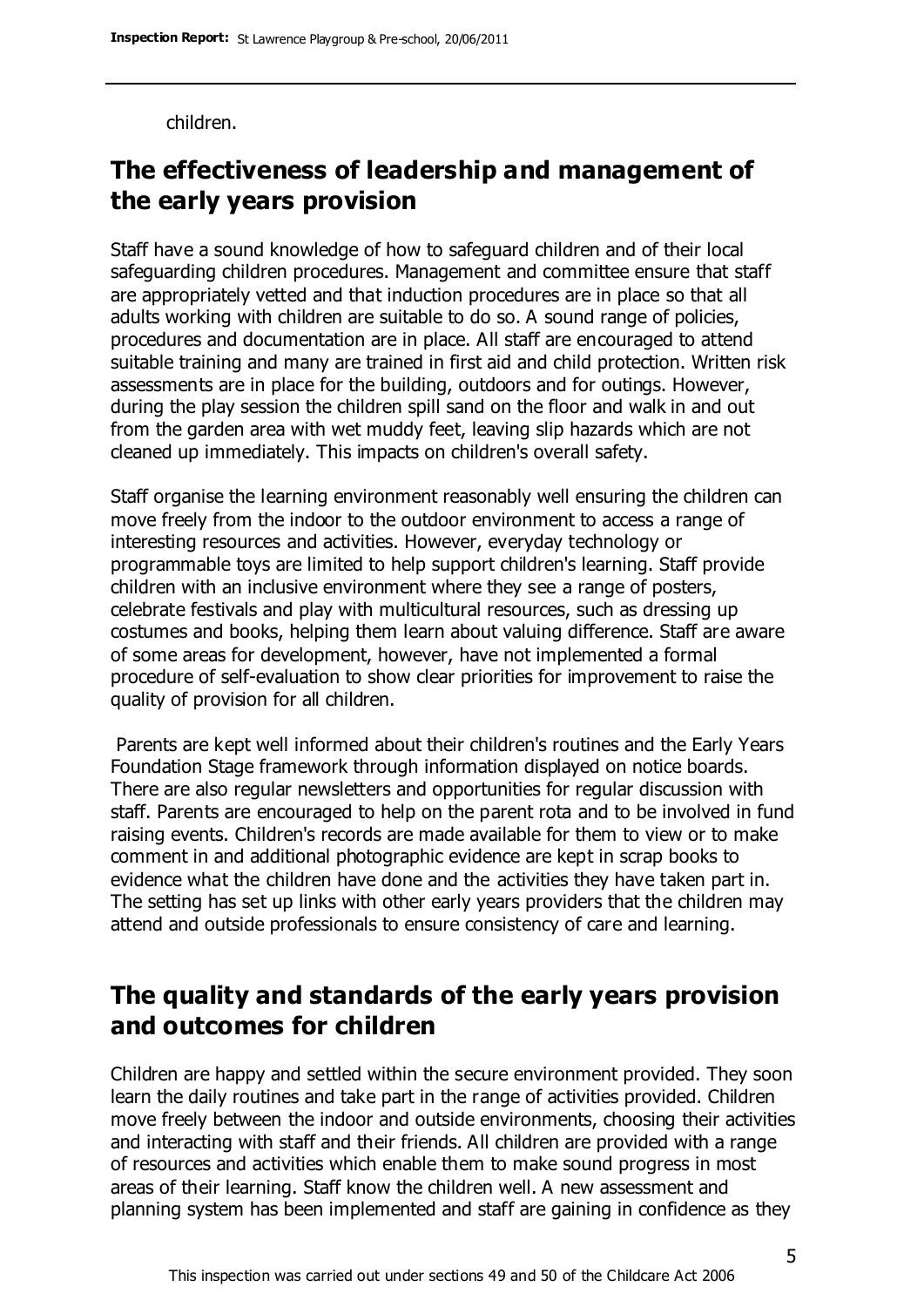make observations and assessments of children's progress, however, there are gaps in identifying the children's next steps in their learning and development.

Children enjoy role-play opportunities as they put their dolls to bed or take them for a walk on the garden. They dress up in their favourite costumes and initiate child-led imaginative play. Their physical development is promoted as they enjoy dancing and acting out the actions to nursery rhymes, such as 'Ring a ring a roses and 'Farmers in his den'. They have opportunities to ride the sit on toys, use the climbing frame and slide, and play games with the parachute. Children learn about measuring and quantity as they play with the sand and enjoy measuring the flour to make the salt-dough. They pour the water into the mixture to see what happens and use a range of tools to mix and stir the ingredients. Children talk about what they are making as they count how many pancakes they have rolled out and the different shapes they have made. Other children use a range of tools competently and safely as they cut and stick to make rockets and telescopes. Children are creative and initiate their own learning as they explore and experiment with paints, media and various textures, such as the ribbons, feathers, wool and foil. Children share and wait their turn to paint the walls outside with the soapy water. They behave well and learn to get on together as they make up the rules to a game or pass a toy to their friend. They are polite to each other and enjoy sitting on the mat to sing 'Happy birthday' to their friend. Children use their 'listening ears' well during story time, all waiting for the end of the story, predicting what might happen next. A range of visitors to the setting and local outings develop children's understanding of their own community. They visit the local vets, library, church and shops.

Children's health and safety are promoted in most areas. They learn to keep themselves safe through gentle reminders, such as handling the scissors correctly and not to run around indoors. They practice fire drills, although these are not conducted regularly to ensure all children that attend gain an understanding of safe evacuation of the building. Secure systems are in place to ensure no unvetted adults enter the premises and accidents and incidents are accurately recorded. Toys are resources are clean and children wash their hands instinctively after painting and before eating their snacks. However, hygiene is not fully promoted as they all share one towel. Healthy eating is promoted as the children are provided with a range of fresh fruit, cheese and cereals for their snacks. Children demonstrate good self-care skills as they pour their own drinks, wash their own cups and bowls, put on their own aprons for messy play and help to tidy the toys away at the end of the session; which helps develop their skills for the future.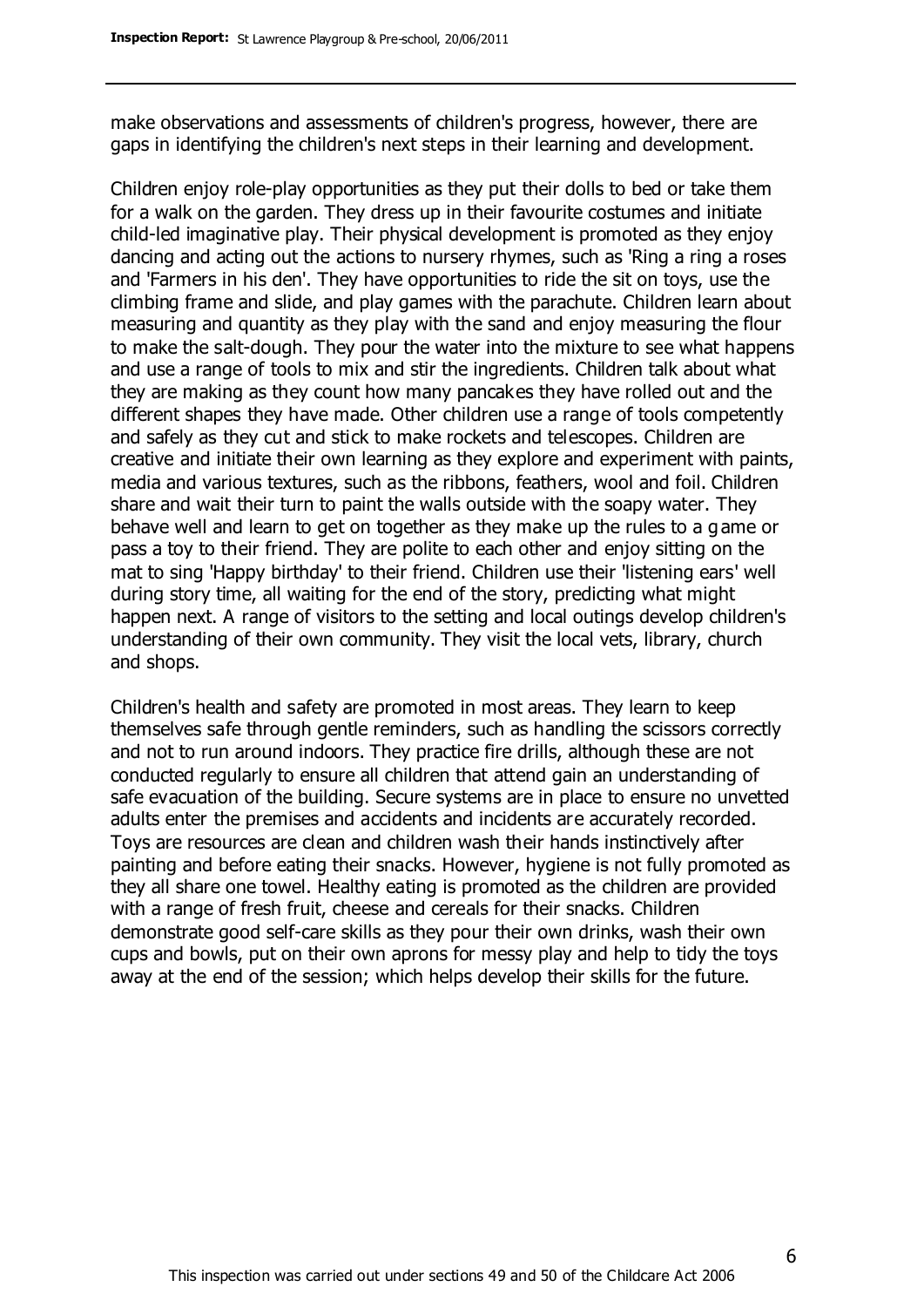### **Annex A: record of inspection judgements**

#### **The key inspection judgements and what they mean**

Grade 1 is Outstanding: this aspect of the provision is of exceptionally high quality Grade 2 is Good: this aspect of the provision is strong Grade 3 is Satisfactory: this aspect of the provision is sound Grade 4 is Inadequate: this aspect of the provision is not good enough

### **The overall effectiveness of the early years provision**

| How well does the setting meet the needs of the<br>children in the Early Years Foundation Stage? |  |
|--------------------------------------------------------------------------------------------------|--|
| The capacity of the provision to maintain continuous                                             |  |
| improvement                                                                                      |  |

### **The effectiveness of leadership and management of the early years provision**

| The effectiveness of leadership and management of the             |   |
|-------------------------------------------------------------------|---|
| <b>Early Years Foundation Stage</b>                               |   |
| The effectiveness of leadership and management in embedding       |   |
| ambition and driving improvement                                  |   |
| The effectiveness with which the setting deploys resources        |   |
| The effectiveness with which the setting promotes equality and    | 3 |
| diversity                                                         |   |
| The effectiveness of safeguarding                                 |   |
| The effectiveness of the setting's self-evaluation, including the | 3 |
| steps taken to promote improvement                                |   |
| The effectiveness of partnerships                                 | 3 |
| The effectiveness of the setting's engagement with parents and    |   |
| carers                                                            |   |

### **The quality of the provision in the Early Years Foundation Stage**

The quality of the provision in the Early Years Foundation Stage  $\vert$  3

### **Outcomes for children in the Early Years Foundation Stage**

| <b>Outcomes for children in the Early Years Foundation</b>    |  |
|---------------------------------------------------------------|--|
| <b>Stage</b>                                                  |  |
| The extent to which children achieve and enjoy their learning |  |
| The extent to which children feel safe                        |  |
| The extent to which children adopt healthy lifestyles         |  |
| The extent to which children make a positive contribution     |  |
| The extent to which children develop skills for the future    |  |

Any complaints about the inspection or report should be made following the procedures set out in the guidance available from Ofsted's website: www.ofsted.gov.uk